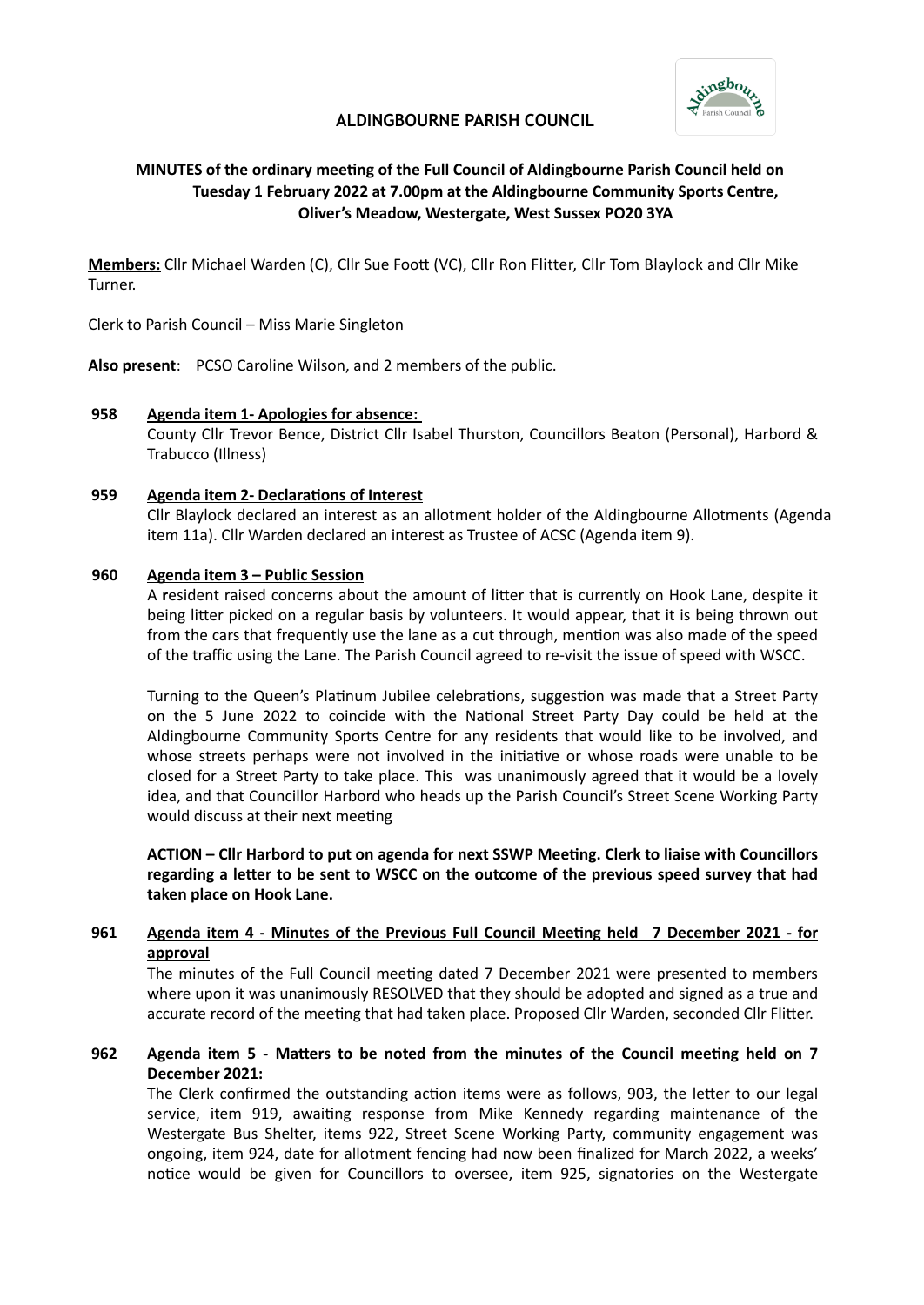Recreation Ground Fund, confirmation had been received from Barclays that the mandate was now in place, item 926, updating of Financial Regulations delayed as a result of issues with Barclays and arrangements with online banking. All outstanding items have been moved to the next actions list to ensure they are not missed. All other items on the action check list had been fully resolved.

## **ACTION – Clerk to move any outstanding items to the next action list.**

# **963 Agenda item 6 - To consider any urgent matters/Chairman's actions that cannot wait until the next meeting.**

The date for the Annual Parish Meeting was agreed Wednesday 25 May 2022 starting at 6.00 pm. This would tie in with the results of the Community Engagement Survey that was in the process of being distributed to all residents for the ACSC re-development.

To note that all Councillors had approved by e-mail in December 2021 that a donation should be made to West Sussex Minds of E500 towards services for West Sussex residents. Proposed Cllr Flitter, seconded Cllr Foott.

**964 Agenda item 7 – To note minutes of the planning meeting held 11 January 2022**

The minutes of the meeting were noted.

### **965 Agenda item 8 - Aldingbourne Community Sports Centre**

Cllr Flitter reported on the meeting that the ACSC held on the 27 January 2022 and reported on the following:-

- Concerns were raised regarding Olivers Meadow being used as an overflow car park on certain weekends. The PCSO will be asked to patrol the area, ensuring residents are not blocked in and the Parish Council would write to Barnham Trojans asking their members to be considerate when parking.
- All outside lights had been replaced for better security.
- Drains had been unblocked and a survey of all drains would soon be taking place as there were concerns on them needing repairing.
- The ACSC are looking at getting the outside toilet block back in operation.
- User Groups have been advised that surveys have been arranged regarding the redevelopment of the ACSC and they would need to be available to facilitate access to their areas.
- There will be a football tournament hosted by Barnham Trojans on 11/12 June 2022.
- ACSC Trustees were still looking into the Charitable Incorporation of the ACSC and then leases would then be reviewed.
- It was agreed that the minutes of the APC/ACSC Development Working Party would be distributed to all users by the ACSC Trustees.
- An Art project was currently being funded by WSCC for the Parish, the ACSC has been identified as a suitable location and the Parish Council were awaiting a date from the Trustees to meet with the artist and local co-ordinator.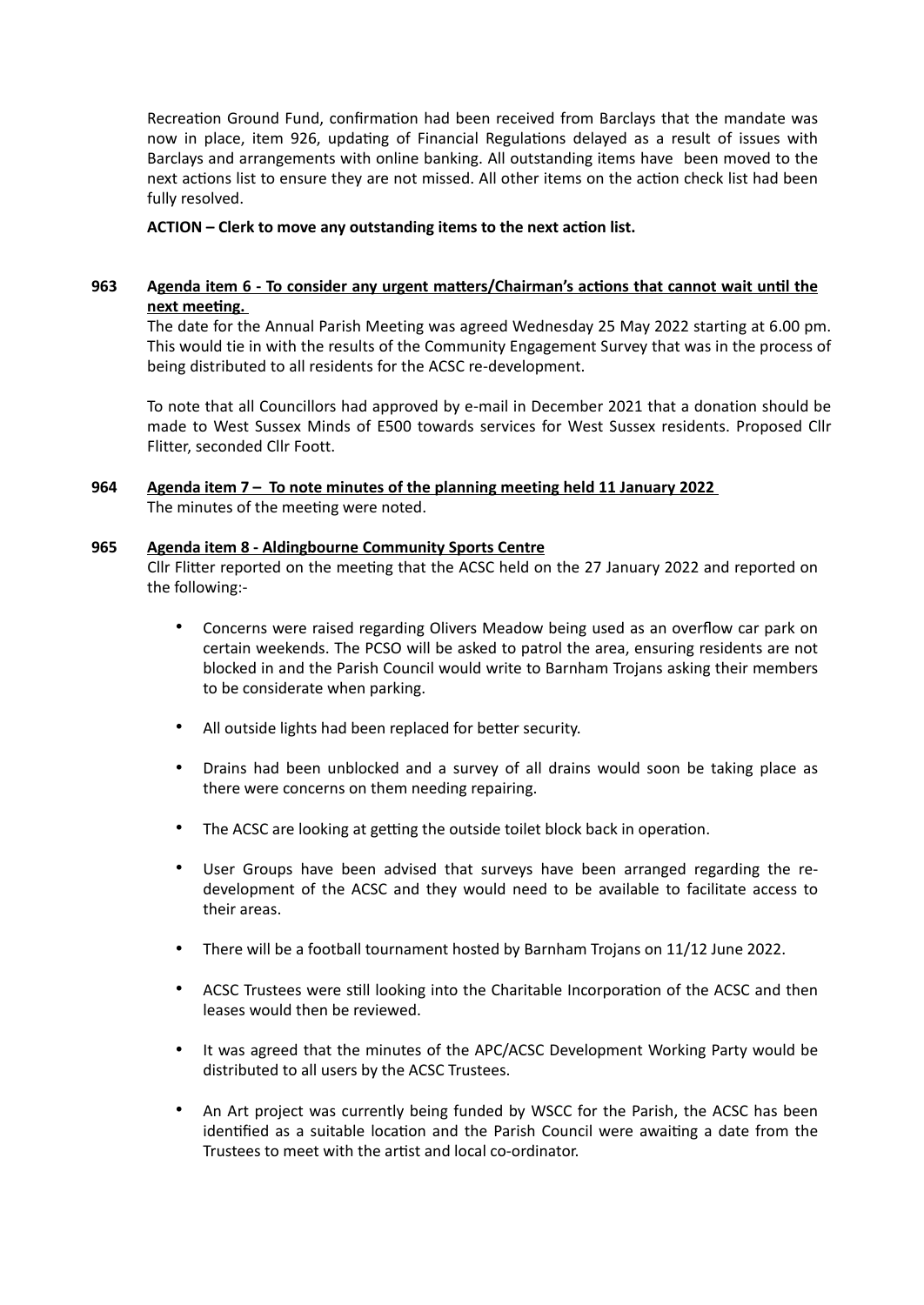# **ACTION – Chairman to liaise with Trustees, regarding writing to Barnham Trojans on the parking concerns.**

## **966 Agenda item 9 - County, District Councillor's, PCSO Reports:**

The PCSO provided a report ahead of the Parish Council Meeting and advised that several thefts have been reported from vehicles overnight in December 2021 which was part of a pattern over the wider area, but nothing on the scale previously seen. There are several Banking scams with different approaches that have been attempted. Details will be posted on the Parish Council website and Facebook Page.

To note new e-mail address for the PCSO [caroline.wilson@sussex.police.uk](mailto:caroline.wilson@sussex.police.uk).

# **ACTION – Clerk arrange for the above information to be put on the Parish website and Facebook page.**

# **967 Agenda item 10 - To receive reports from the following Working Groups/Societies/Clubs**

a) Allotments – A date has been agreed for March 2022 for the fencing project to be completed. A weeks' notice will be provided so Councillors can oversee the work. The Clerk advised that the invoices were being prepared for April 2022 for the annual charges to be requested. Cllr Foott confirmed that in line with the lease no increase would be made, and that a review of tenants was being undertaken to ensure all details held by the Clerk on plot numbers was correct. It was agreed that notice would be given to one tenant who was in breach of their lease conditions.

# **ACTION – Clerk to liaise with Cllr Foott regarding plot details and letter to tenant regarding breach of lease conditions.**

- b) Footpaths To note that footpath 299 would be closed for three weeks for drainage works to take place.
- c) ADALC Minutes of the meeting 21.01.22 were noted. A new Chairman has been elected and Cllr Beaton was appointed as Vice-Chair. Interesting to note that only 50% of Parish Councils within Arun participated in the meeting.
- d) APC/ACSC Development Working Party Minutes of the meeting held on 18 January 2022 noted.
- e) SSWP (Street Scene Working Party) Minutes of the meetings 02.12.21 and 13.01.22 were noted.

#### **968 Agenda item 11 – Correspondence/Consultations All the correspondence listed below noted.**

- Sussex Police Rural Crime Team Monthly Update circulated 24.01.22 noted.
- West Sussex Charge point zoom meeting held 27.01.22 circulated 18.01.22 noted and to consider as apart of the ACSC redevelopment.
- SDNPA Self Build and Custom Housebuilding Register Consultation circulated 10.01.22 deadline 08.03.22 – noted.
- SDNPA January Newsletter circulated 20.01.22 noted.
- Sussex Police Chief Constable "Big Data" presentation circulated 06.01.22 Cllr Trabucco attending zoom meeting 25.22.22 – noted.
- Northfields Lane PROW correspondence from Mrs Setters letter from Clerk e-mailed 13.01.22 and circulated to all Councillors – noted.
- Rampion 2 Petition circulated 06.01.22 individuals to sign petition if they so wish noted.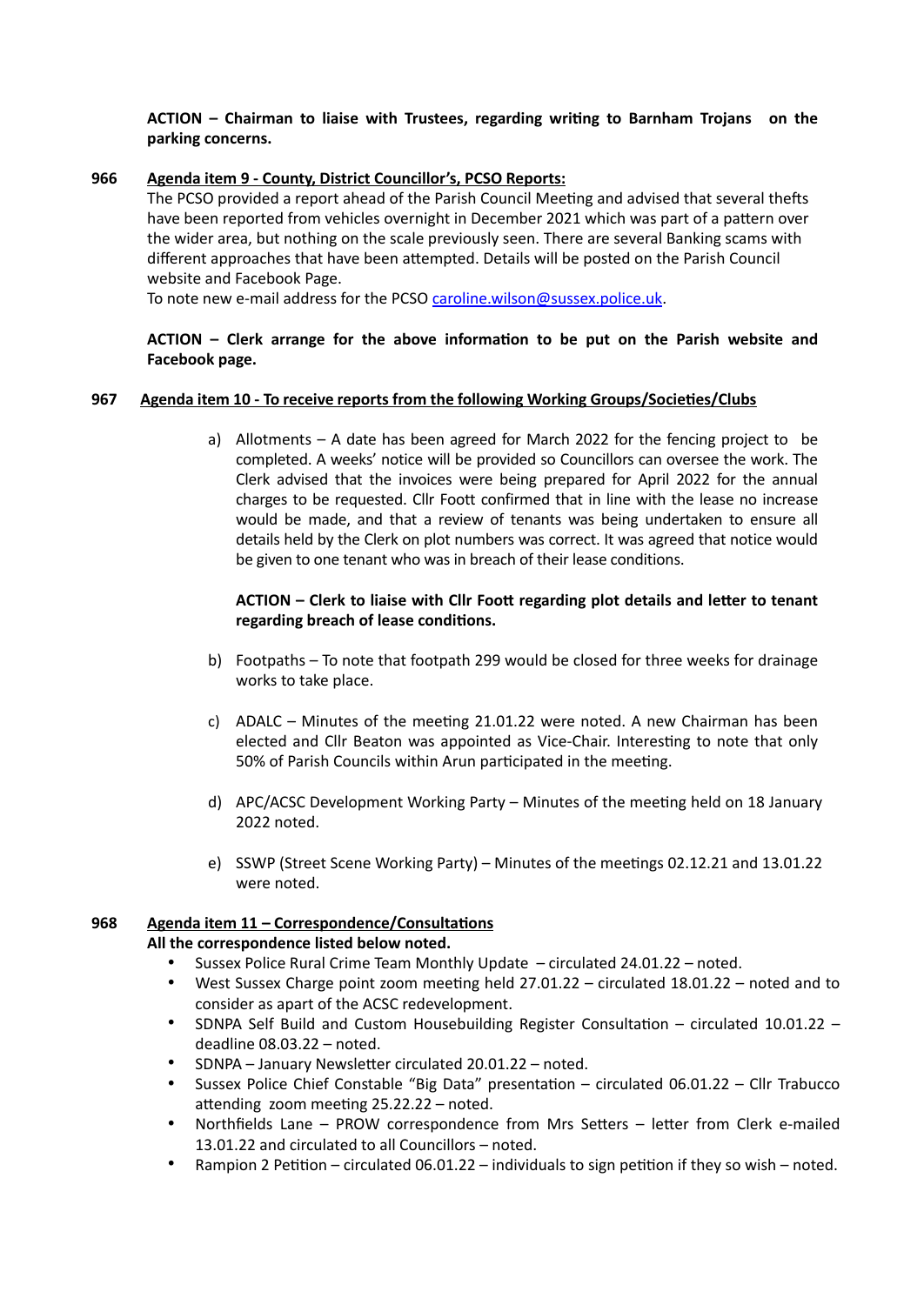- West Sussex Fire & Rescue Service Consultation circulated 07.01.22 deadline for responses 21.01.22 – noted.
- WSALC and BEW Parish Council E-mails circulated 20.01.22 regarding Planning Policy Statements in relation to future Planning Developments – noted.
- Coastal Flooding Projections 2050 circulated Cllr Flitter 19.01.22 noted.
- Government Housing Delivery Test results for ADC to discuss proposed response letter to Andrew Griffith MP. (All correspondence previously circulated). It was agreed in the absence of the Councillors who had submitted draft responses, that this item would be moved to the Planning agenda 08.02.22 for full discussion.

### **969 Agenda item 12 – Finance**

- a. Detailed Receipts & Payment Report for 31.12.21 noted.
- **b.** Interim Audit with Farsight Consultancy took place 01.02.22. A full report will be available for the Finance meeting on 15.02.22. The Parish Council had a full audit in June 2021 and is currently working through an action plan. A majority of this has been completed, following the extension of the RFO contract with Mulberry and the appointment of a new Clerk. There are still outstanding matters, and this will be reflected in the report.
- **c.** Westergate Recreation Ground Fund Barclays has confirmed that a new mandate with change of signatories has been completed. Signatories for this Fund are Cllr's Warden, Beaton, Foott, Blaylock, Turner, Flitter, Harbord & Trabucco. Councillors were requested to check their online logins with Barclays to ensure that the above accounts were available under the rest of the Parish Council's banking arrangements. All Councillors are Trustees of the Fund, and the Clerk confirmed that changes had been made on the Charity Commission website.
- d. A report from the Clerk was noted updating Councillors on the survey quotes that had been received for the ACSC re-development. Three decisions were required: -
	- 1) Councillor Warden advised that he had also requested quotes for electrical surveys, as this would be needed to ensure all electrical circuitry was identified along with the complexities of the solar panels. This potentially could be an additional cost to the budget approved at the last meeting, but he advised that he was hoping that these costs would come within the original budget costs. Councillors approved the need for electrical survey quotes, proposed Cllr Flitter, seconded Cllr Blaylock.
	- 2) Conditions Survey due to the specialist nature of this work Cllr Warden requested that the Financial Regulations requirement for three quotes was suspended, proposed Cllr Flitter, seconded Cllr Foott. it was then agreed that one survey would be adequate, proposed Cllr Foott, seconded Cllr Turner.
	- 3) Cllr Warden requested approval from Councillors that as the Parish Council had already approved the budget and the need for the surveys, that Cllr Warden and the Architect could be left to appoint the contractors as appropriate, due to the Architects knowledge of the contractors that he had recommended, and the supervision of the contractors by Cllr Warden when they were on site to provide quotes. Proposed Cllr Foot, seconded Cllr Flitter that this course of action was appropriate.
- e. Foster Landscapes it was noted in the previous minutes that Foster Landscapes had provided a quote for the playground equipment repairs of £2,606. This was agreed